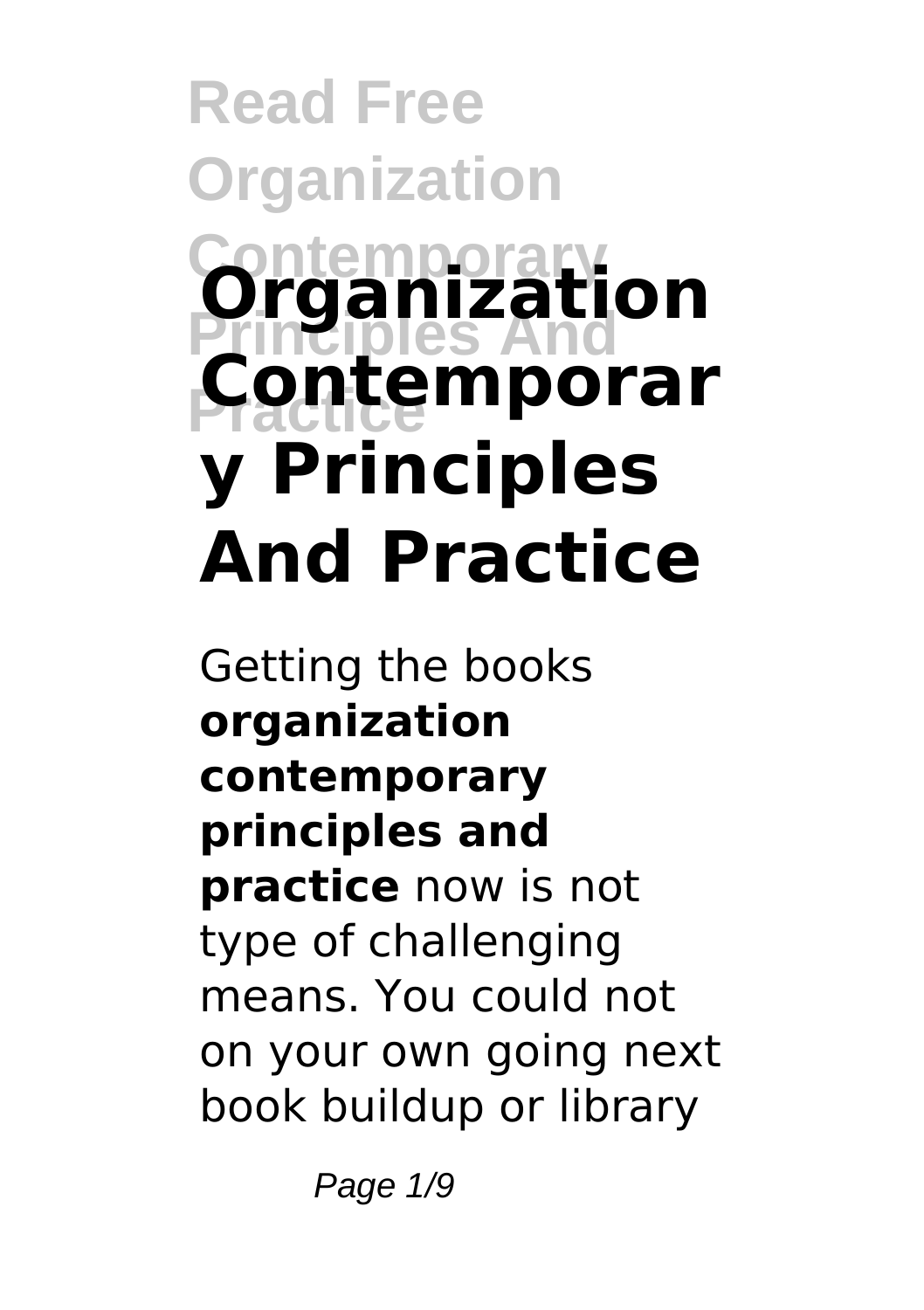**Controwing from your** associates to way in **Practice Internal Internal**<br>Proportionally easy them. This is an means to specifically get lead by on-line. This online message organization contemporary principles and practice can be one of the options to accompany you next having other time.

It will not waste your time. allow me, the e-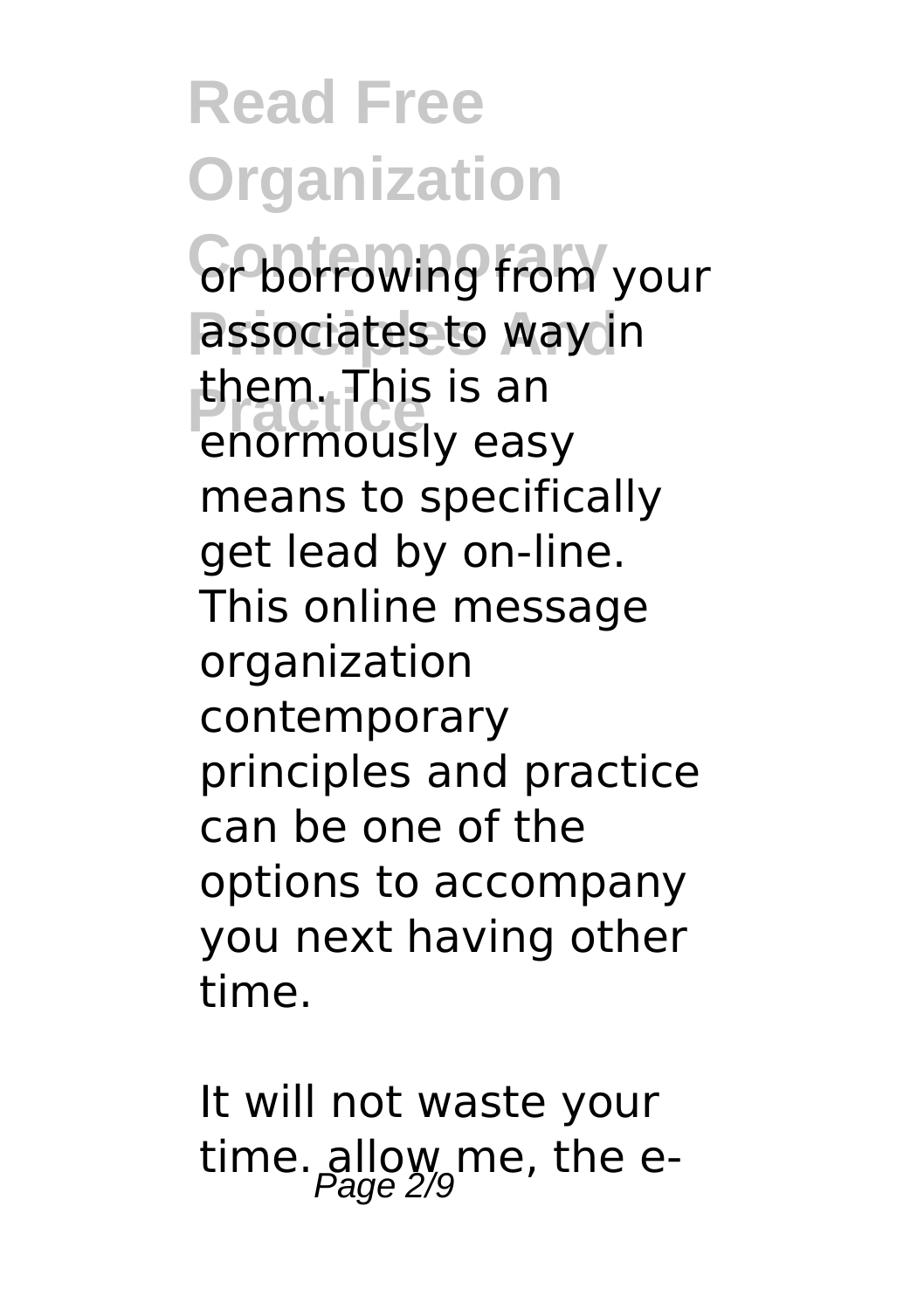**book** will totally "Y publicize you other **Practice** invest little time to event to read. Just open this on-line publication **organization contemporary principles and practice** as without difficulty as review them wherever you are now.

Here is an updated version of the \$domain website which many of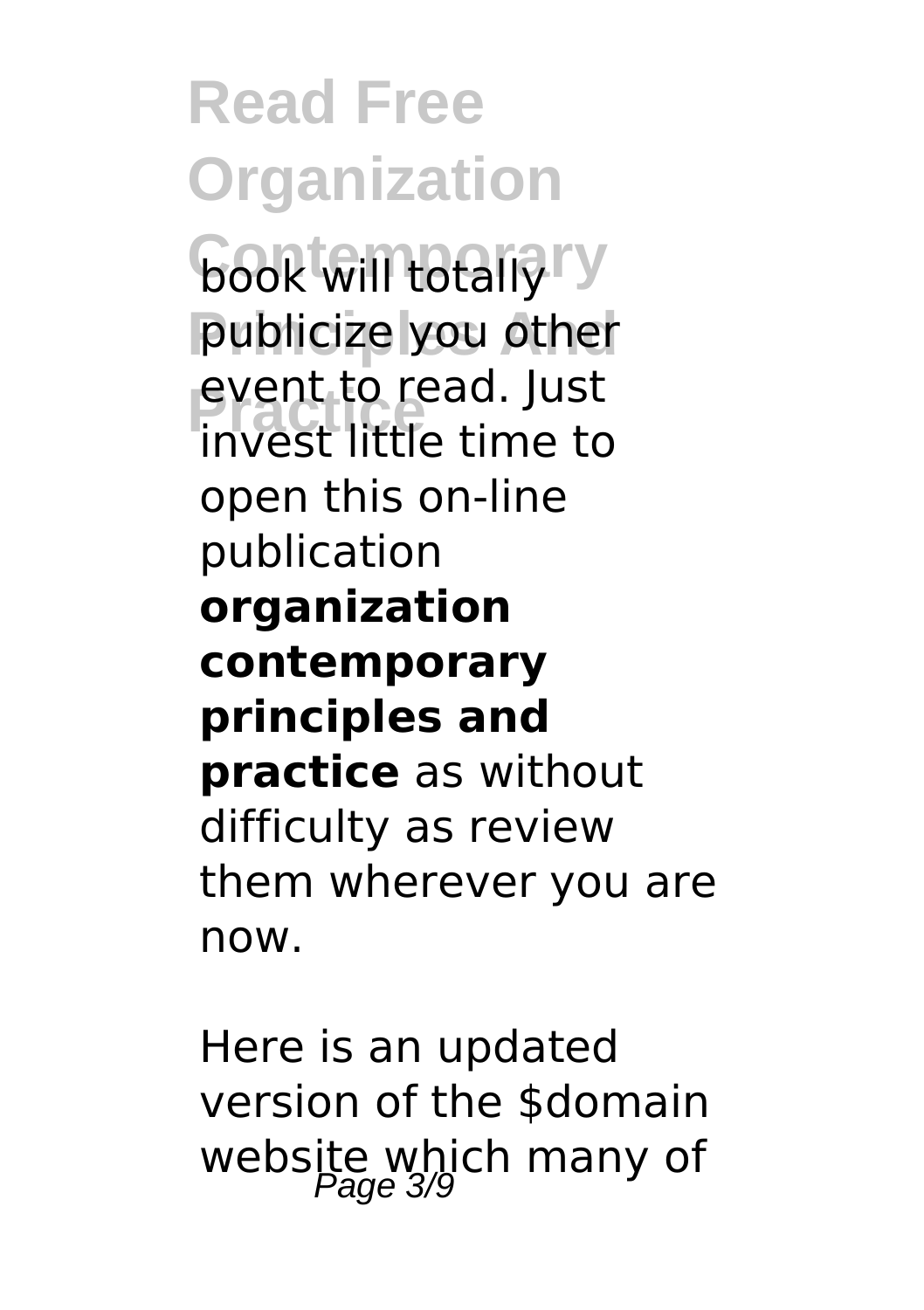**Contemporary** our East European **book trade customers** have been using for<br>some time now mo some time now, more or less regularly. We have just introduced certain upgrades and changes which should be interesting for you. Please remember that our website does not replace publisher websites, there would be no point in duplicating the information. Our idea is to present you with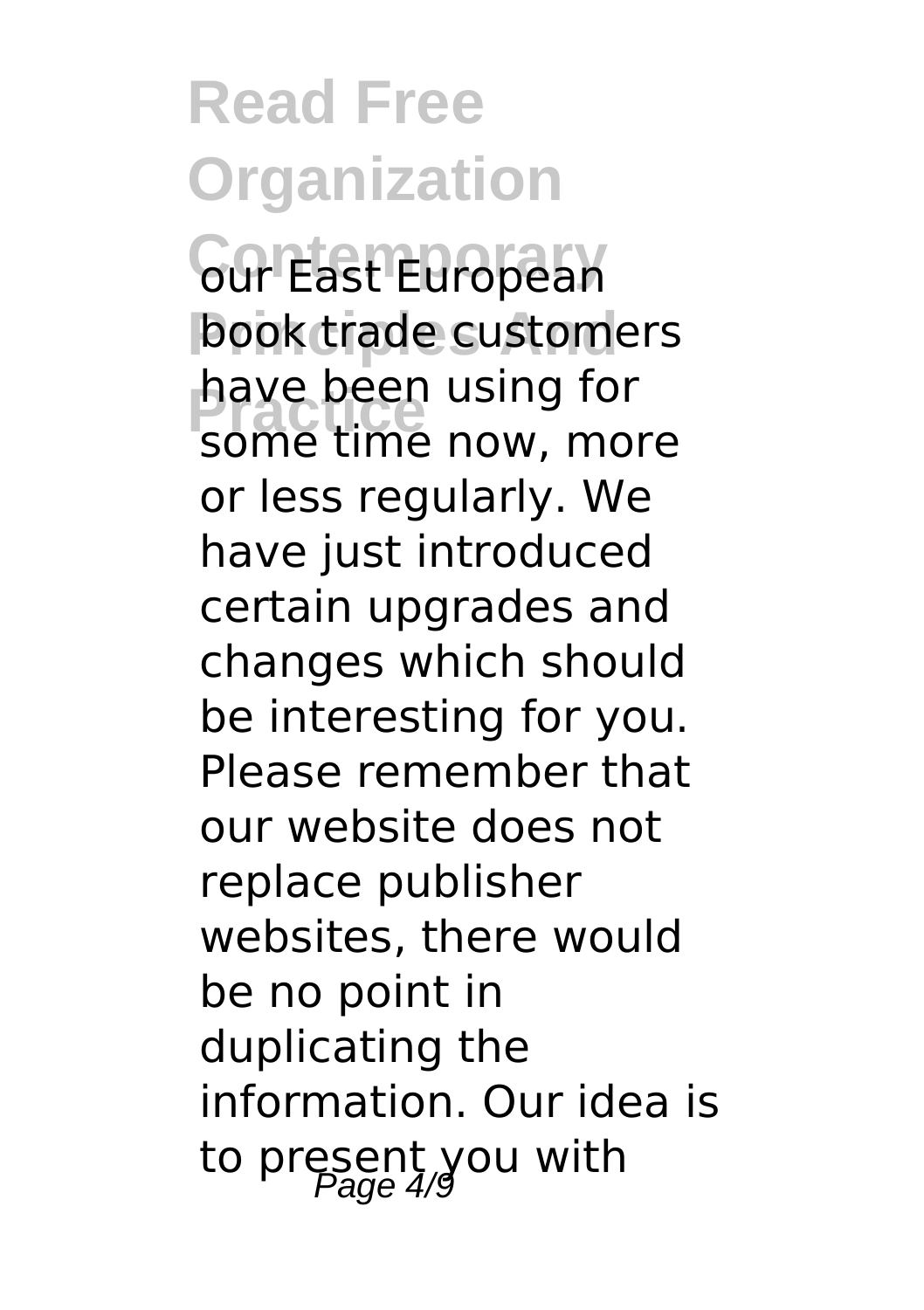tools that might be useful in your work **Practice institutional and** with individual, corporate customers. Many of the features have been introduced at specific requests from some of you. Others are still at preparatory stage and will be implemented soon.

**Organization Contemporary Principles And**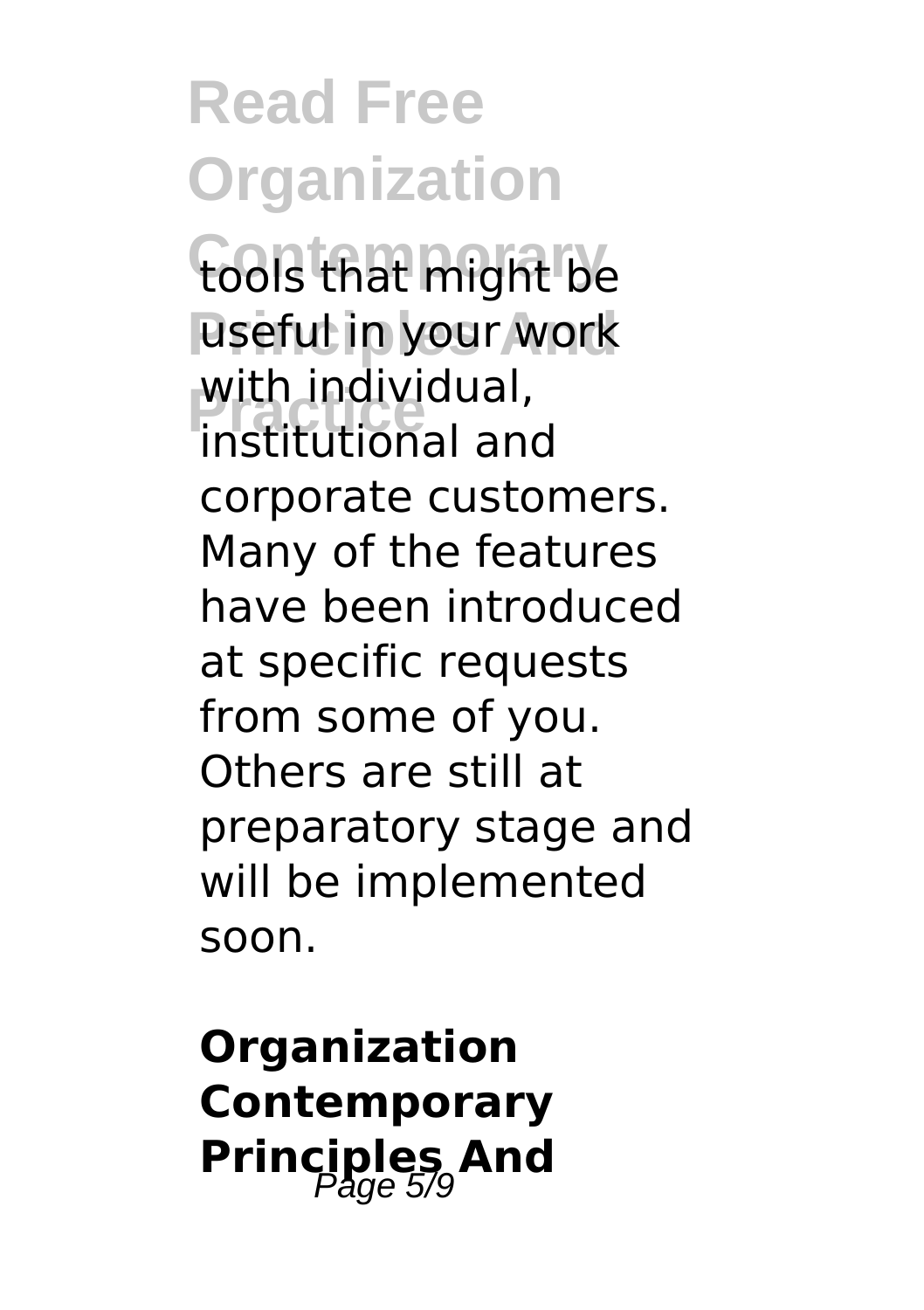**Read Free Organization Contemporary Practice To attain Magnet ® Precognition**, an organization must have systematic peer-review practices.. To attain Magnet ® recognition, an organization must establish formalized, systematic peer-review nursing practices to evaluate nursing care and nursing-care providers, as evident in the Exemplary Professional Practice Component of the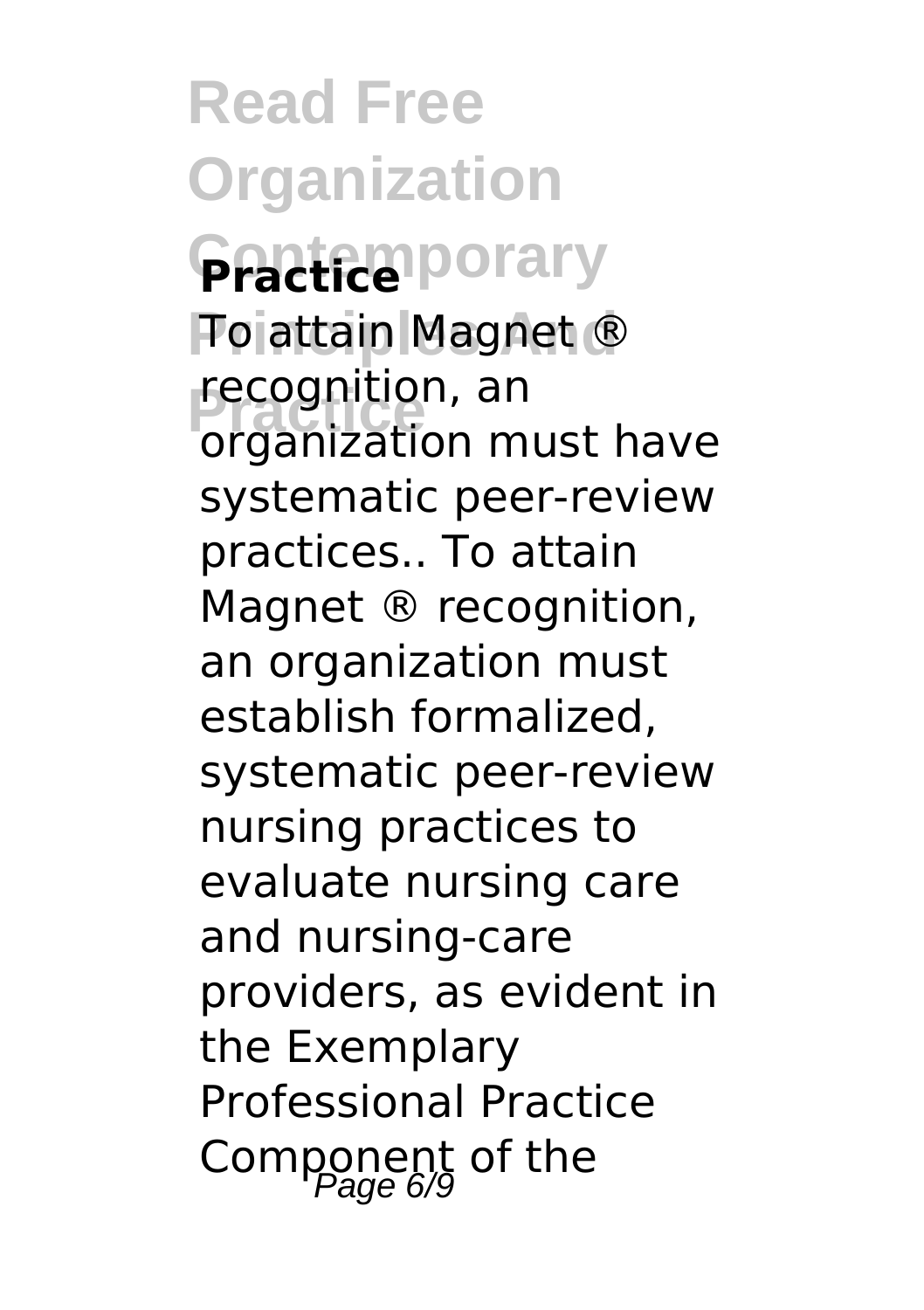**Read Free Organization Magnet model.ary According to the d Practice** Credentialing ... American Nurses

#### **Nursing peer review: Principles and practice - American Nurse**

Soka Gakkai (Japanese: 創価学会, Hepburn: Sōka Gakkai, "Value-Creation Society") is a Japanese Buddhist religious movement based on the teachings of the 13th-century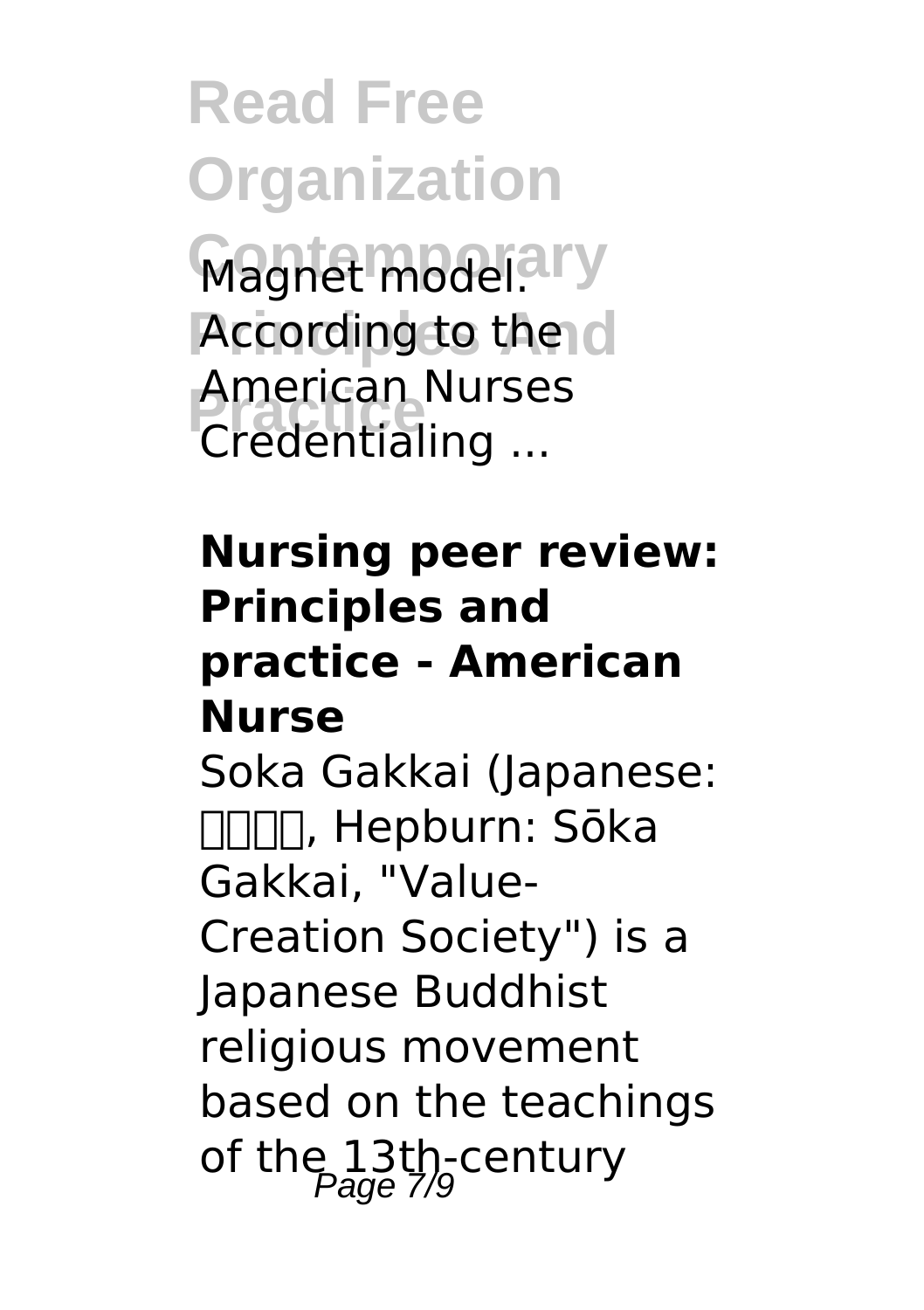**Contemporary** Japanese priest **Nichiren as taught by Presidents** its first three **Tsunesaburō** Makiguchi, Jōsei Toda and Daisaku Ikeda.It is the largest of the Japanese new religions and claims the largest membership among Nichiren Buddhist ...

Copyright code: [d41d8cd98f00b204e98](/sitemap.xml)